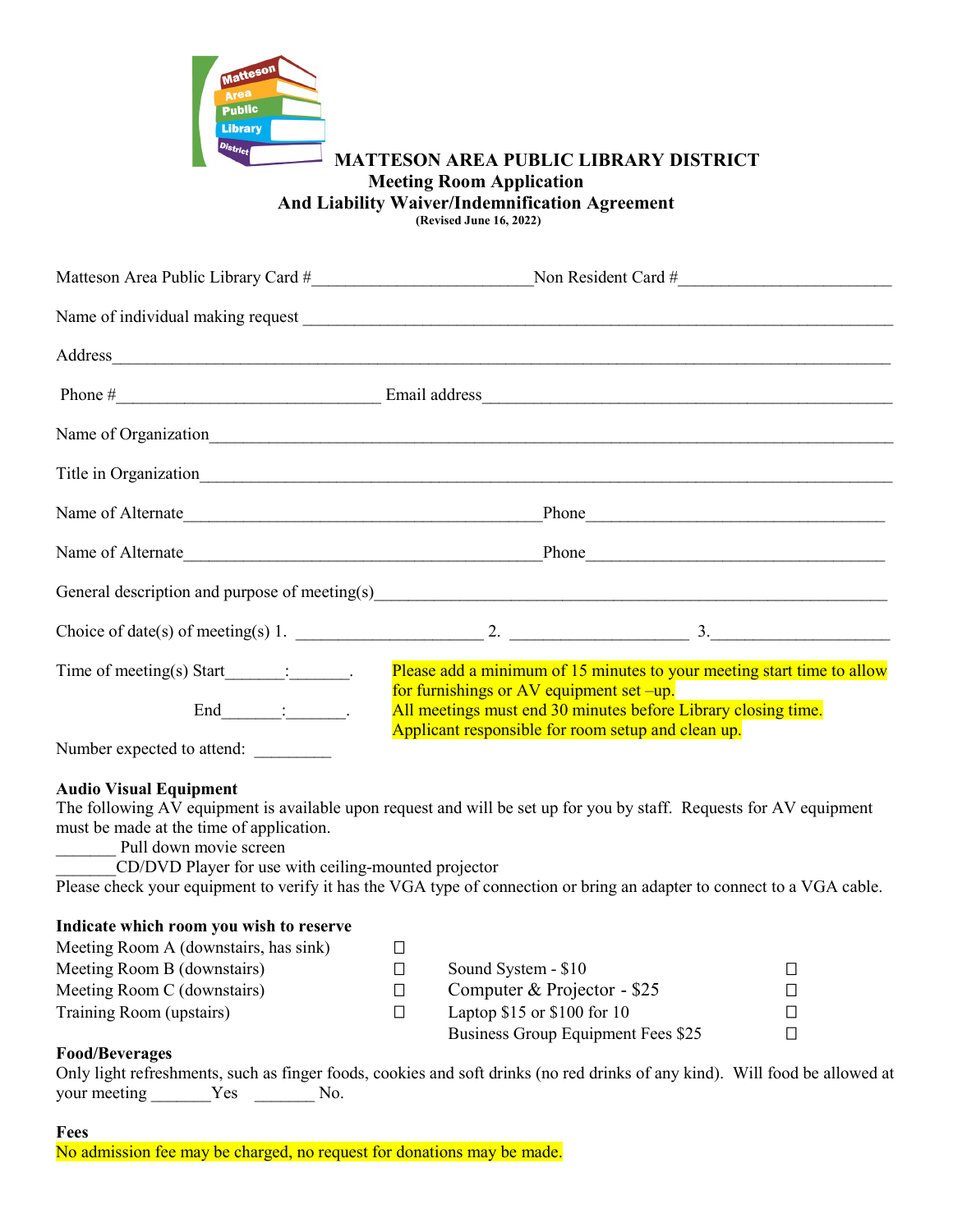| $I/We$ have a 501 (c) 3 certificate (attach) |      | Yes No                             |  |
|----------------------------------------------|------|------------------------------------|--|
| Meeting room fee \$                          | Paid | (All fees must be paid in advance) |  |

Please read and initial the following statements.

I understand that:

because the Library is a public building it is subject to the Americans with Disabilities Act and that it is my responsibility to comply with any special accommodation requests of disabled persons under the Act.

\_\_\_\_\_\_\_\_(initials)

the public liability insurance coverage of the Library does not cover the negligence of the organization using the meeting room or any of its members or guests, nor does it protect the organization if suit is brought against it. The organization will indemnify and hold harmless the Trustees and staff of the Matteson Area Public Library District from any loss or liability by virtue of its use of the meeting room to the full extent permitted by law. \_\_\_\_\_\_\_\_(initials)

the library is not responsible for equipment, supplies, materials, or any personal possessions owned by those sponsoring or attending the meeting. I agree to indemnify and save harmless the Trustees and staff of the Matteson Area Public Library District for any and all accidents which may be sustained on the premises. I agree to reimburse the Matteson Area Public Library District for any and all willful and/or accidental damages that occur to the library building, grounds, furniture, furnishings or equipment resulting from this use of the meeting room.

\_\_\_\_\_\_\_\_(initials)

the Library may require me to provide a certificate of insurance naming the Library as an additional insured and that failure to provide that certificate of insurance will result in the denial of this application to use the meeting room.

\_\_\_\_\_\_\_\_(initials)

may require 501 (c) (3) certificate to demonstrate non-profit status and be exempt from rental fees.

\_\_\_\_\_\_\_\_(initials)

any and all publicity concerning our use of the meeting room will include the following phrase: **"This event is not sponsored by or endorsed by the Matteson Area Public Library District."**

\_\_\_\_\_\_\_\_(initials)

#### **Room use procedures:**

**VERY IMPORTANT:** The applicant or the alternate must check in at the front desk upon arrival with a copy of the completed application and the last person from your organization leaving must check out at the front desk.

Please remind those participating that excessive noise upon arrival and departure is disruptive to the library setting.

If AV equipment is to be used by your organization Library staff must be notified (to turn on/off equipment) upon arrival and departure.

#### **Summary of Meeting Room Rules & Fees**

- 1. No reservation is made until all fees are paid, and the Director has approved.
- 2. **All Matteson businesses and non- profits without 501 (c) (3) pay \$75 per 3 hour block of time**.
- **3. Residents with 501 (c) (3) non- profit and HOA pay \$25 per 3 hour block of time.**
- **4. Nonresident non-profit pay \$75 per 3 hour block of time. Nonresident business pays \$150. No refunds to anyone; resident or non-resident.**
- 5. Cancellations must be made at least 48 hours in advance of the program.
- **6. Soft drinks are permitted. No hot plates, crock pots or electric cooking sources are permitted. The library does not provide refreshment supplies such as coffee pots, cups, plates, trays, containers, paper goods, tea and coffee.**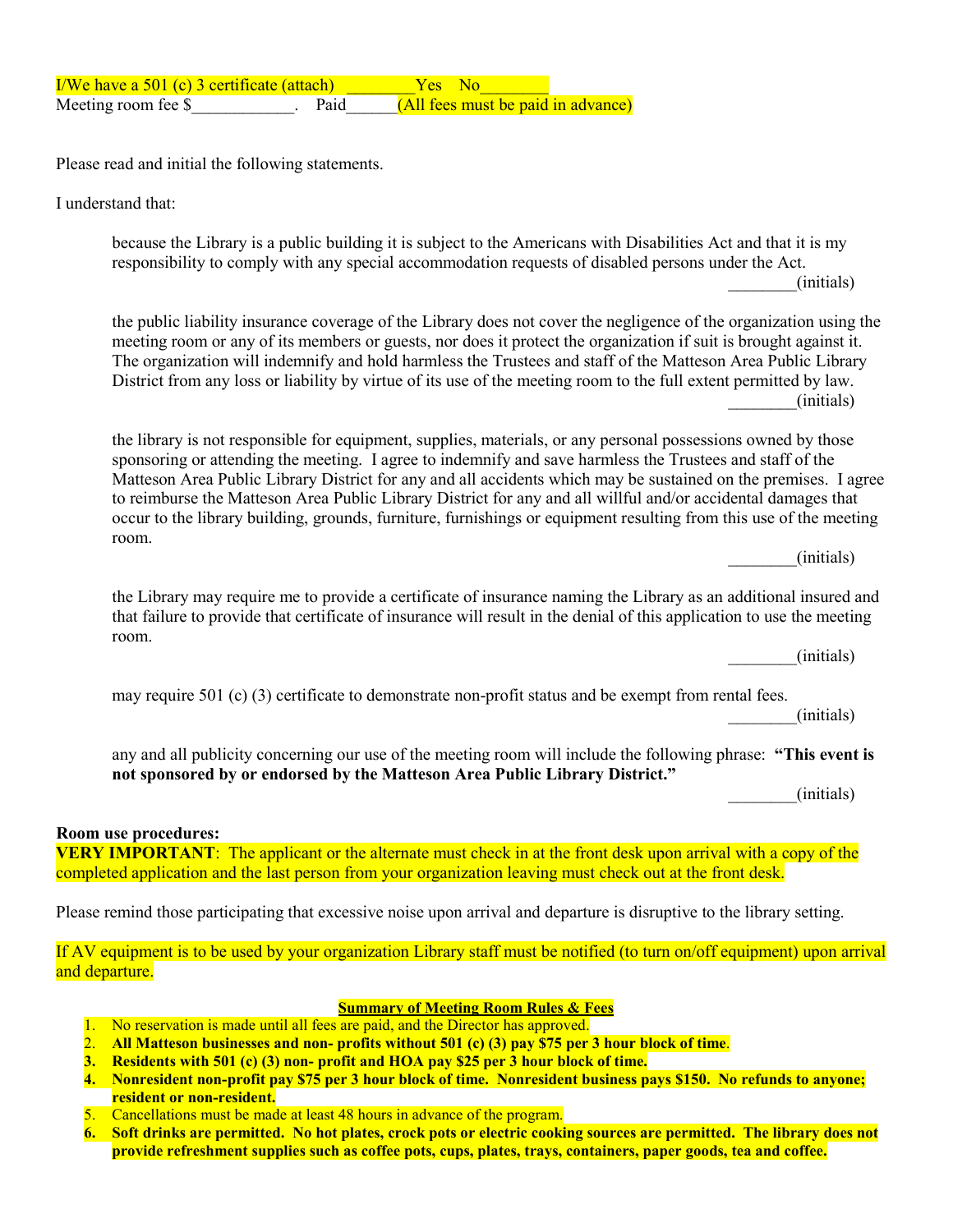7. The library does not provide easels, dry-erase markers, or other consumable presentation materials.

8. **Signs and posters may not be placed on library walls, windows or doors. Please bring your own display stands or tripods**.

I have read the Matterson Area Public Library District policy on the use of the meeting room and agree to comply with all regulations.

| Signed                       | Date |  |
|------------------------------|------|--|
| Approved by Library Director | Date |  |

Meetings may be scheduled during the following times: Monday - Thursday 9:30 am –  $8:30 \text{ pm}$ Friday - Saturday 9:30 am – 4:30 pm

Questions should be directed to the Library's Administrative Offices (708) 748-4431 ext. 314.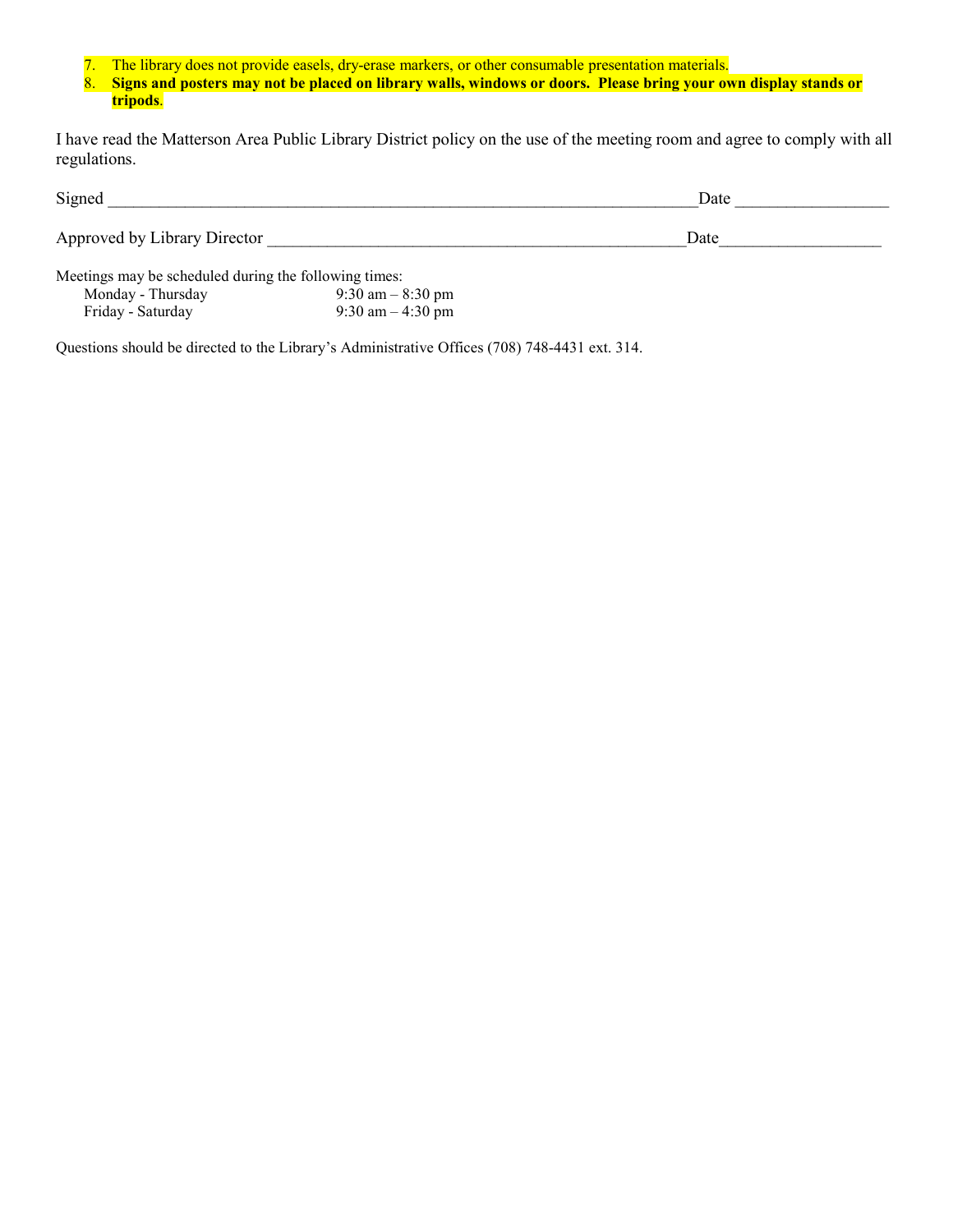# **Meeting Room Guidelines**

# **Application for Use**

- 1. Applications for the use of meeting rooms at the Matteson Area Public Library must be made by an adult (18 years or older) and identification may be requested.
- 2. Applications for use of a meeting room must be submitted at least two weeks in advance; but, no more than 2 months in advance.
- 3. All users are responsible for complying with the provisions of the Americans with Disabilities Act which requires that a meeting or materials at a meeting be provided in an accessible format in response to a request.
- 4. Equipment must be requested at the time of the meeting room application.
- 5. Setup arrangements must be requested at the time of the meeting room application. Tables and chairs will be provided but it is the users responsibility for setup and cleanup.
- **6.** The date and/or time of an existing meeting room reservation cannot be modified. **Groups wishing to change the date or time of a meeting program or event must first cancel their original reservation and then submit a new application for meeting room use.**
- 7. Reservations are limited to one per seven-day period. This includes different chapters, subcommittees, divisions, etc. of one organization.
- 8. No group can book consecutive Saturdays or consecutive Sundays.
- **9.** Meeting rooms are available for use during Library open hours only and **must be vacated 30 minutes before the library closes.**
- 10. The Library reserves the right to change or cancel meeting room reservations.

# **Procedures**

- 1. Upon arrival, the individual who signed the application form must check in at the front desk. This same individual must notify Library staff when the meeting, program or event is finished to arrange for an inspection of the space and their signature on the application form.
- 2. Library staff will set up the requested equipment and provide basic use instructions. Library staff will not be present to operate equipment during meetings, programs or events. The Library will not provide equipment that has not been requested at the time of application.
- 3. The applicant is responsible for ensuring that any film viewed in a Library meeting room has public performance rights.
- 4. Only Library staff may raise or lower the ceiling-mounted viewing screens. Groups may be charged for damage caused by attempting to raise or lower the screens.
- 5. Only minor adjustments to the room setup will be made by Library staff at the time of the event. Groups may not rearrange Library furniture or move tables, chairs or other furnishings to or from other parts of the Library. Requests for additional seating must be directed to the front desk.
- 6. The applicant is responsible for announcing the location of emergency exits at the beginning of the meeting, program or event.
- 7. Meeting rooms are to be left as they are found. Waste must be placed in appropriate garbage and/or recycling receptacles; and all tables should be wiped clean.
- 8. Refreshments not requiring a heat source may be served (non-alcoholic beverages and finger foods) in Library meeting rooms. Alcoholic beverages may not be served. Food and uncovered beverages may not be taken into other areas of the library.
- 9. Signs and decorations may not be taped or stapled to walls or doors. Only dry erase markers may be used on the white boards/walls.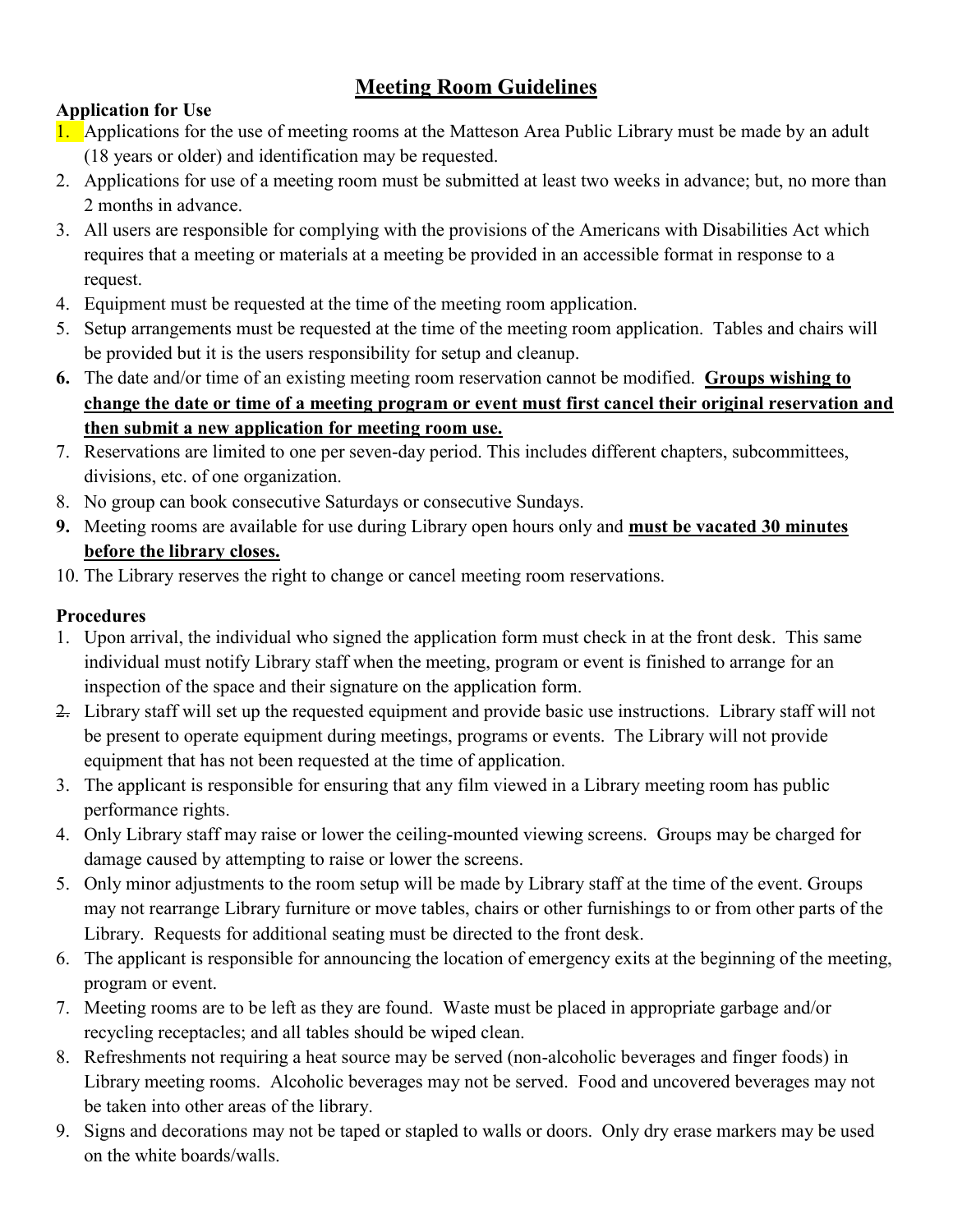- 10. Use of glue, crayons, paint, markers, tape, and other craft supplies is prohibited unless applicants also provide table and floor coverings along with all of their own supplies.
- 11. Library staff must have free access to meeting rooms at all times. Groups may not cover windows or block or lock meeting room doors.
- 12. Only Library owned extension cords and power strips may be used. Hazardous materials and/or weapons, including, but not limited to, paints, solvents and explosives are prohibited.
- 13. No group may use the Library as a mailing address. The Library does not provide storage for any group.
- 14. The Library reserves the right to terminate meetings, programs or events that are disruptive to normal Library operations.
- 15. Library staff cannot take care of the young children of those attending a meeting, program or event. Sometimes young children who are left unattended in the library during meetings become frightened and confused. Children under 10 years old must be directly supervised at all times by a responsible adult age 16 or older while in the library. To protect the child and promote child safety, staff will return unattended children to their parent or caregiver in the meeting, program or event. Although Library staff makes the library as safe as possible for everyone who uses it, there is always the possibility of danger to unattended children.

## **Schedule of Fees**

A. Time-slots available: Mornings Monday – Saturday from 9:30 – 12:30; every afternoon from 1:30 – 4:30; and Monday – Thursday Evenings from 5:30 – 8:30. Sunday rentals from 2:30 – 5:30 when the library is scheduled to be open. Because of the large amount of summer programs, the meeting rooms will not be available to outside groups in June and July. The full fee applies to all or any part of a timeslot. Consecutive timeslots are expected to flow from one timeslot directly into another; and, carry a fee equal to 50% of the initial timeslot. All fees for rooms and equipment rental must be paid at least 48 hours in advance. B. Rental Fees

| 501 (c) (3) Non-Profits and HOAs                        | \$25 for a three-hour block of time. \$15 for each<br>additional consecutive three-hour block of time on<br>the same day. |
|---------------------------------------------------------|---------------------------------------------------------------------------------------------------------------------------|
| Matteson Businesses and all other Matteson<br>residents | \$75 for a three-hour block of time. \$35 for each<br>additional consecutive three-hour block of time on<br>the same day. |
| Non-resident businesses                                 | \$150 per three hours                                                                                                     |
| Non-resident, non-profit 501 (c) (3) status             | \$75 for a three-hour block of time. \$35 for each<br>additional consecutive three-hour block of time on<br>the same day. |

## C. Miscellaneous Equipment

| Computer Projectors and laptop | \$25                                                 |
|--------------------------------|------------------------------------------------------|
| Laptops                        | $\frac{1}{2}$ \$15 each or \$100 for 10 and the cart |
| Microphones                    | $$10$ each                                           |
|                                |                                                      |

## **Applicants**

Fees may not be charged previously, immediately or at a future time to participate in meetings, programs or events. Donations may not be solicited. Library meeting rooms may not be used for meetings, programs or events involving the sale, advertising, solicitation or promotion of commercial products or services immediately or at a future time.

Attendance and Cancellations

1. Groups must provide a reasonably accurate estimate of expected meeting attendance. Groups may be denied use of a meeting room if the estimated attendance is not appropriate for the room capacity.